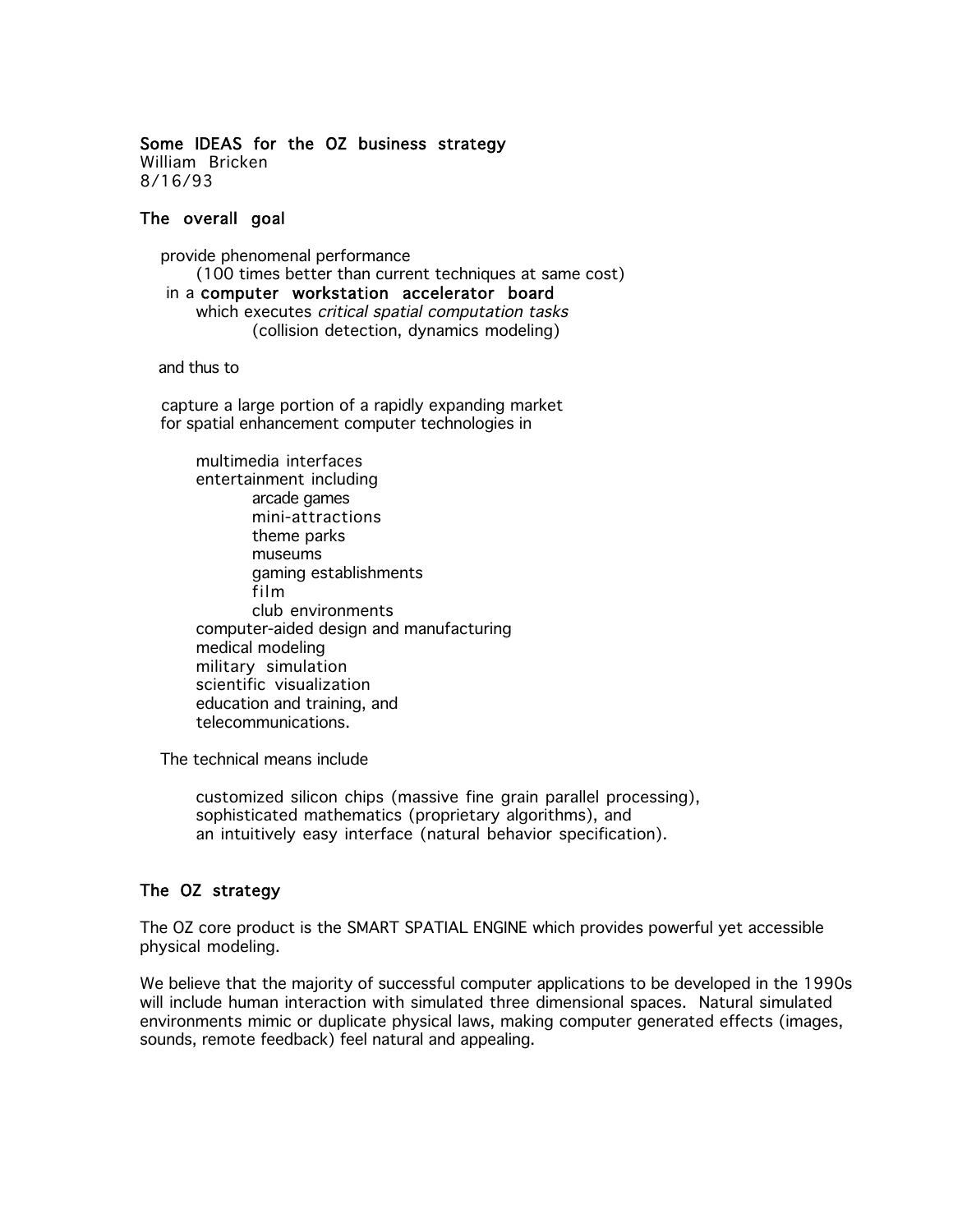[insert a justification for spatial interface. Either a longer single example from the list of apps, or (preferred) a simple example from each of the apps. There is a story relating 3space to functionality behind each.]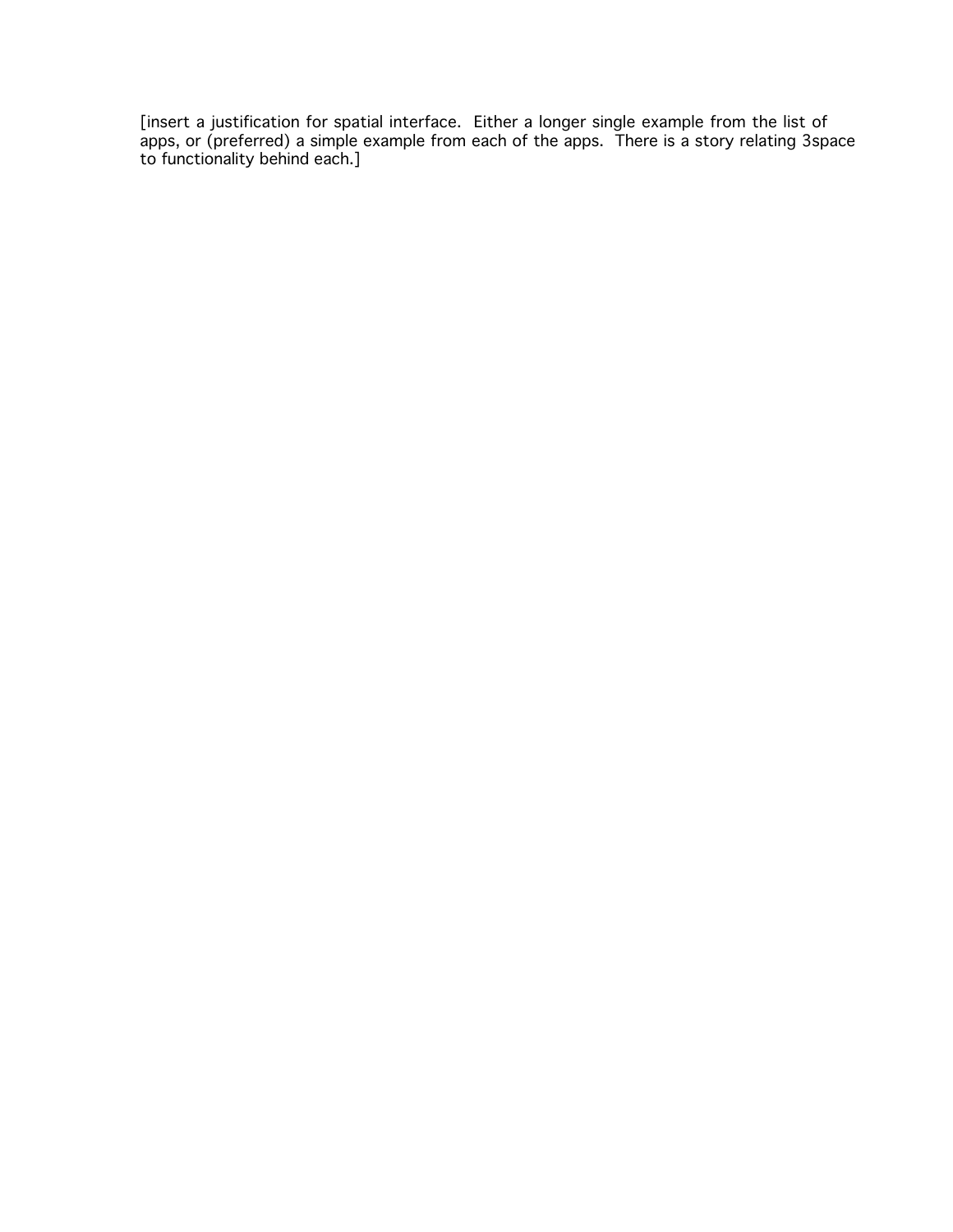- \* 3D modeling and interaction within multimedia windows
- \* virtual reality arcade games with natural feedback
- \* theme park rides using sensory enhancement and realistic environments
- \* competitive computer gambling
- \* spatial effects in digital filming
- \* theatrical staging and production
- \* environmental modeling and coordination of effects in clubs
- \* prototyping machine and product designs
- \* engineering analysis of objects and architectural spaces
- \* simulation of manufacturing and production processes
- \* human factors engineering for ergonomics and ease of use
- \* just-in-time training and educational simulation
- \* computer-assisted cooperative work
- \* spatial medical imaging and modeling technologies
- \* remote laparoscopic surgery
- \* medical training
- \* psychological visualization and rehearsal therapies
- \* military warfighting simulation
- \* infantry close combat tactical training
- \* spaceflight simulation
- \* planetary exploration
- \* oceanic exploration
- \* molecular configuration and drug manufacturing
- \* human genome modeling
- \* fluid dynamics visualization
- \* weather modeling and visualization
- \* historical reconstruction
- \* emergency training and disaster rehearsal
- \* interaction and training in dangerous environments
- \* situated learning environments
- \* multimedia home communications systems

SMART SPATIAL COMPUTATION is fundamental to the growth of the entire computer industry, since *computer interfaces* are evolving into three dimensional shared spaces.

We support a business strategy poised on the future, first providing the essential computational power to satisfy advanced applications across the computer industry, then rapidly capitalizing on growing markets to deliver *spatial performance, not images*, to the home market.

We propose to develop a core technology with an open interface that enables third party developers to integrate that core within their products and extensions.

Over time, we plan to add strategic capabilities to the core product, expanding its utility and market. The success of the core is at no time dependent on the success of its additions.

### The OZ product line

The SMART SPATIAL ENGINE provides two tightly integrated core capabilities:

physical dynamics and collision detection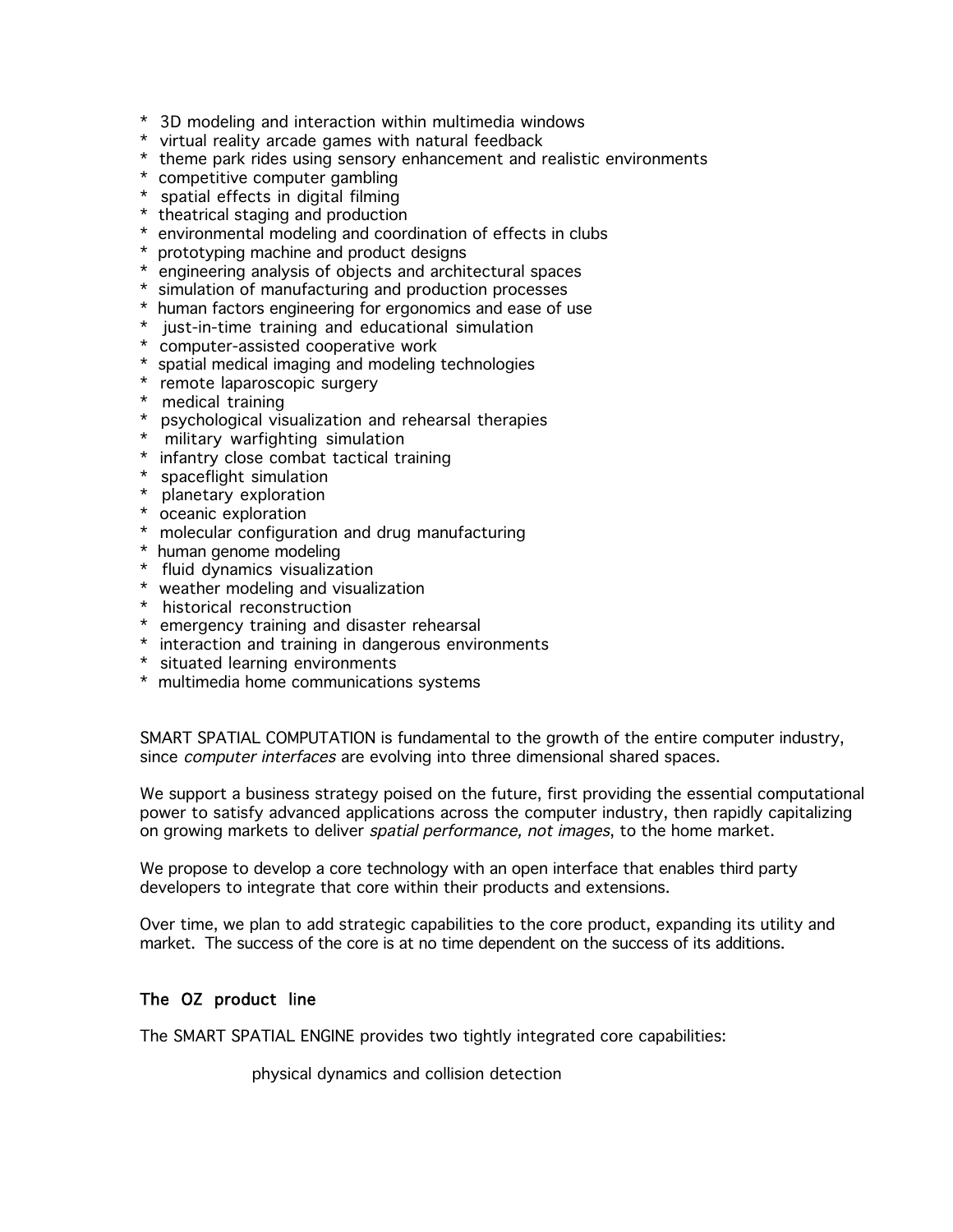These core capabilities provide the critical tools for the designer of a computer application to embed *interaction in three dimensions* within the application. We believe that this capability will be the next dominant interface for computers, included in all major new applications and required by all operating systems.

What the core capabilities enable your computer to do:

- \* real world physics with hundreds of dynamics objects
- \* collision detection and natural response everywhere
- \* build virtual machines which actually function
- \* virtual physics under your control
- \* accelerate graphics preprocessing
- \* scalable performance at linear cost
- \* capable of maintaining accurate physical dynamics for up to 1000 interacting objects, each modeled by 1000 polygons, at 60 Hz display rate for \$3K manufacturing cost

The following chart outlines a course of evolution for the OZ product line. Each new functional module is optional. OZ can choose to build any module or can incorporate products from other companies. The OZ core is unique.

collision detection  $+$  physical dynamics =

spatial modeling (OZ core)

- + oasiis = interactive interface with virtual body
- + logic chip = programmable real-world modeler
- + static object modeling = intelligent CAD interface
- + device integration = Century 2100 workstation

Spatial computation is separate from rendering, thus it is a different market. Rendering, and most other graphic tools, are two dimensional imaging techniques. The OZ core works for all dimensions, so can serve as a screen-based 2D modeler. An example would be the game of billiards: up to 16 interacting dynamic objects on a 2D surface.

FIRST PRODUCT COMPONENT DEVELOPMENT collision detection chip integrated physical dynamics/coldet board natural interface ADD-ONS oasiis interactive interface logic animation/simulation system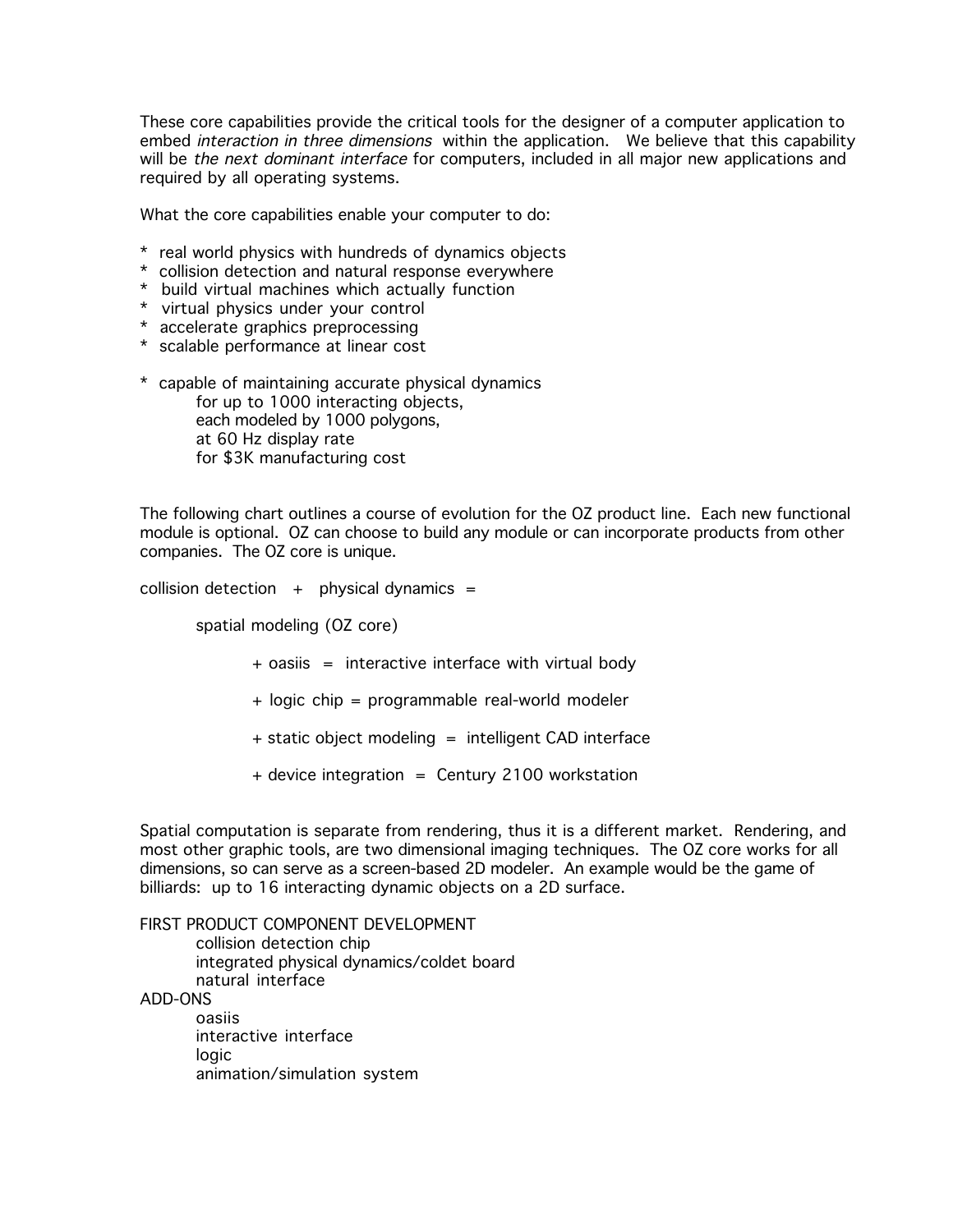# What are PHYSICAL DYNAMICS and COLLISION DETECTION?

Physical dynamics is expressed by Newton's Laws, relating the mass and the movement of objects to the forces acting upon them. Our physical world embodies physical dynamics, and all real world simulations require the computation of forces and accelerations. We need physical dynamics to model the trajectory of a thrown ball, the fit of two milled parts, the wear on a ball joint under various usage patterns, the effect of mechanical assemblages.

There are three major classes of physical dynamics: spatial, free-body interactive, and articulated. Each is increasingly more challenging for current computational techniques. The SSE provides a complete solution, computing all forms of dynamics.

Spatial dynamics, used in flight simulators, addresses motion through the air without collisions. The computer provides the flight trajectory that results from forces delivered by engines on the plane. Spatial dynamics models one simple object on one trajectory through a three dimensional space. The computational difficulty is that in many cases the laws of physical dynamics do not have simple algorithms; often an implementation requires a time-consuming iterative numerical approximation to arrive at a solution.

Free-body interactive dynamics, used in batch mode animations, addresses the motion and collision of many single objects. The computer provides the flight trajectory of every object, and it must make these trajectories contingent upon every other object that might be in the way.

Collision detection is the computational ability to identify when an object enters another object's space. In the physical world, objects cannot occupy the same space at the same time. In the graphical world, this rule must implemented as an additional constraint. Collision detection provides apparent hardness to graphical objects.

Collision detection provides ground planes, surfaces which do not move and prevent penetration (such as the surface of the Earth). Actions as simple as placing a glass on a table, picking up a piece of paper, and bouncing a ball, all require interactive dynamics with collision detection.

The central issue for interactive dynamics computation is integrating collisions with behavioral effects. The ball hits the wall and bounces off. This simulation is difficult in real-time for two reasons: the trajectory of the ball must be tracked, predicted and interrupted when it intersects the space of the wall; and the interruption must change the movement of the ball, according to the effect of the wall on the ball (the wall may be soft or hard). At the instant of collision, the ball and the wall cease to be free-bodies, instead they form a joined system, a larger articulated body which obeys different dynamical equations. The computer must be able to change models in real-time.

Finally, articulated dynamics addresses objects that are connected in some way. The simplest case is the above example of instantaneous collision. Other cases of articulated objects are pendulums, chains, and human bodies. In order to model articulated systems, the computer must provide the movement of each articulated piece, constrained by the kind of articulated connection to the whole (examples: rigid connection, simple two dimensional hinge, ball joint, surface contact, instantaneous contact).

The computational difficulty for articulated systems is that constraints interact with each other throughout the system. Current techniques for predicting dynamical behavior of articulated systems break down due to complexity after only a dozen articulated pieces. OZ has developed proprietary algorithms that eliminate this breakdown.